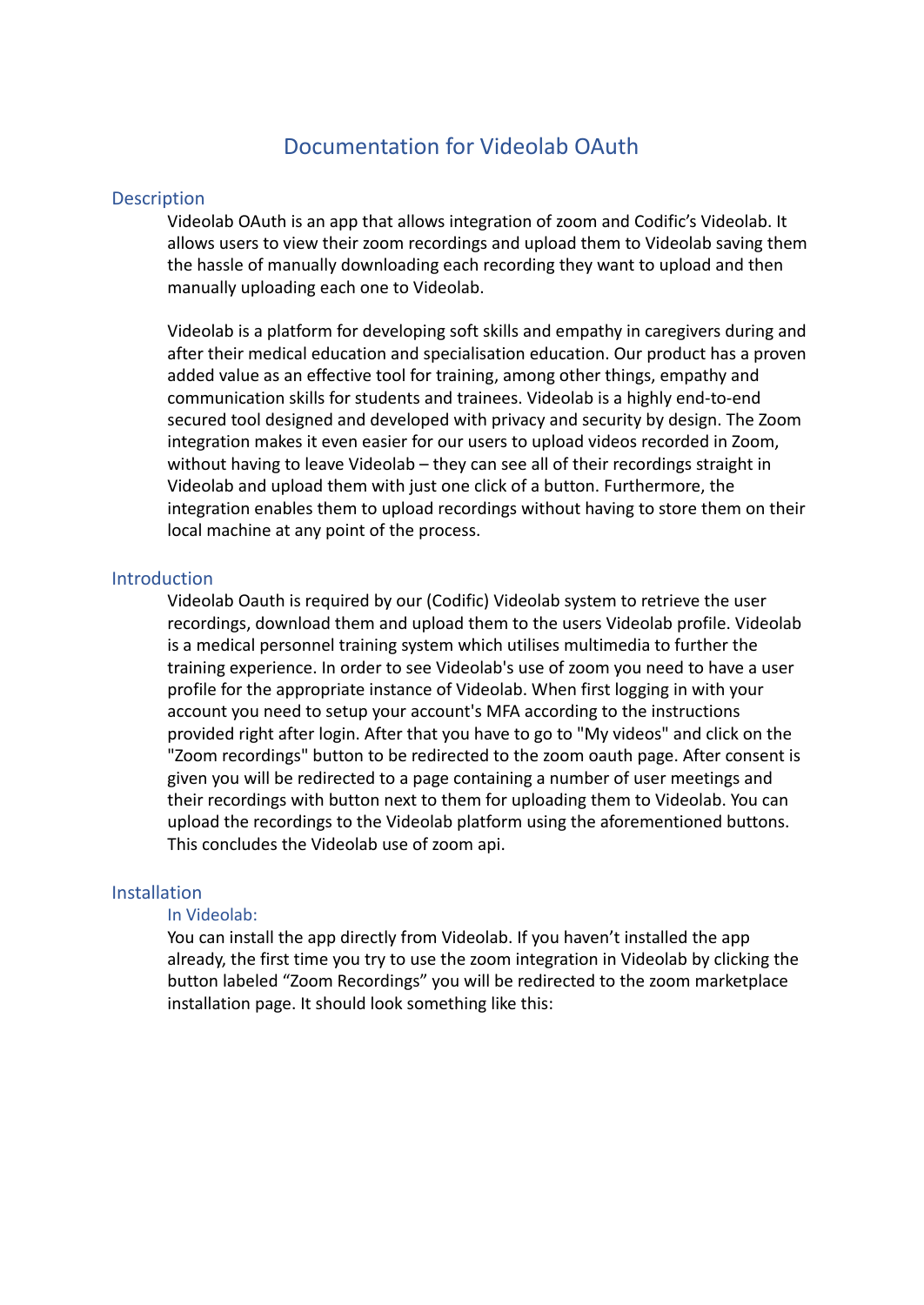| <b>田 My multimedia</b>                                                                                                                                                                                                                                                       | <b>西</b> Zoom Recordings                    |
|------------------------------------------------------------------------------------------------------------------------------------------------------------------------------------------------------------------------------------------------------------------------------|---------------------------------------------|
| No multimedia has been found                                                                                                                                                                                                                                                 |                                             |
|                                                                                                                                                                                                                                                                              | $\leftarrow$ Previous<br>Next $\rightarrow$ |
| $\blacktriangleright$ = $\Box$<br>You are about to install VideoLab OAuth                                                                                                                                                                                                    |                                             |
| Use of this app during a Zoom Meeting may be shared with other participants<br>o                                                                                                                                                                                             |                                             |
| This app may be able to view the following information for all participants who join Zoom<br>meetings, webinar, messages, or calls with a user who has authorized the app. The app can<br>view this information at any time, including outside a Zoom experience. Learn more |                                             |
| Registration Information<br>(±=)                                                                                                                                                                                                                                             | >                                           |
| ·‼* μ<br>Content                                                                                                                                                                                                                                                             | ⋋                                           |
| ≡<br>Product Usage                                                                                                                                                                                                                                                           | ⋋                                           |
| This app can view the following information for the account or user that authorizes the app,<br>including when the app is not actively in use. Learn more                                                                                                                    |                                             |
| Settings<br>છે                                                                                                                                                                                                                                                               | $\,>\,$                                     |
| Profile & Contact Information<br>R                                                                                                                                                                                                                                           | ⋋                                           |
| 户<br>Calendars                                                                                                                                                                                                                                                               | $\,>\,$                                     |
| By clicking Authorize, you give permission to this app to use your information in accordance with their<br>Terms & Privacy Policy. You can remove this app at any time in My Apps                                                                                            |                                             |
| <b>Decline</b><br><b>Authorize</b>                                                                                                                                                                                                                                           |                                             |

Once you click "Authorize" the app will be installed.